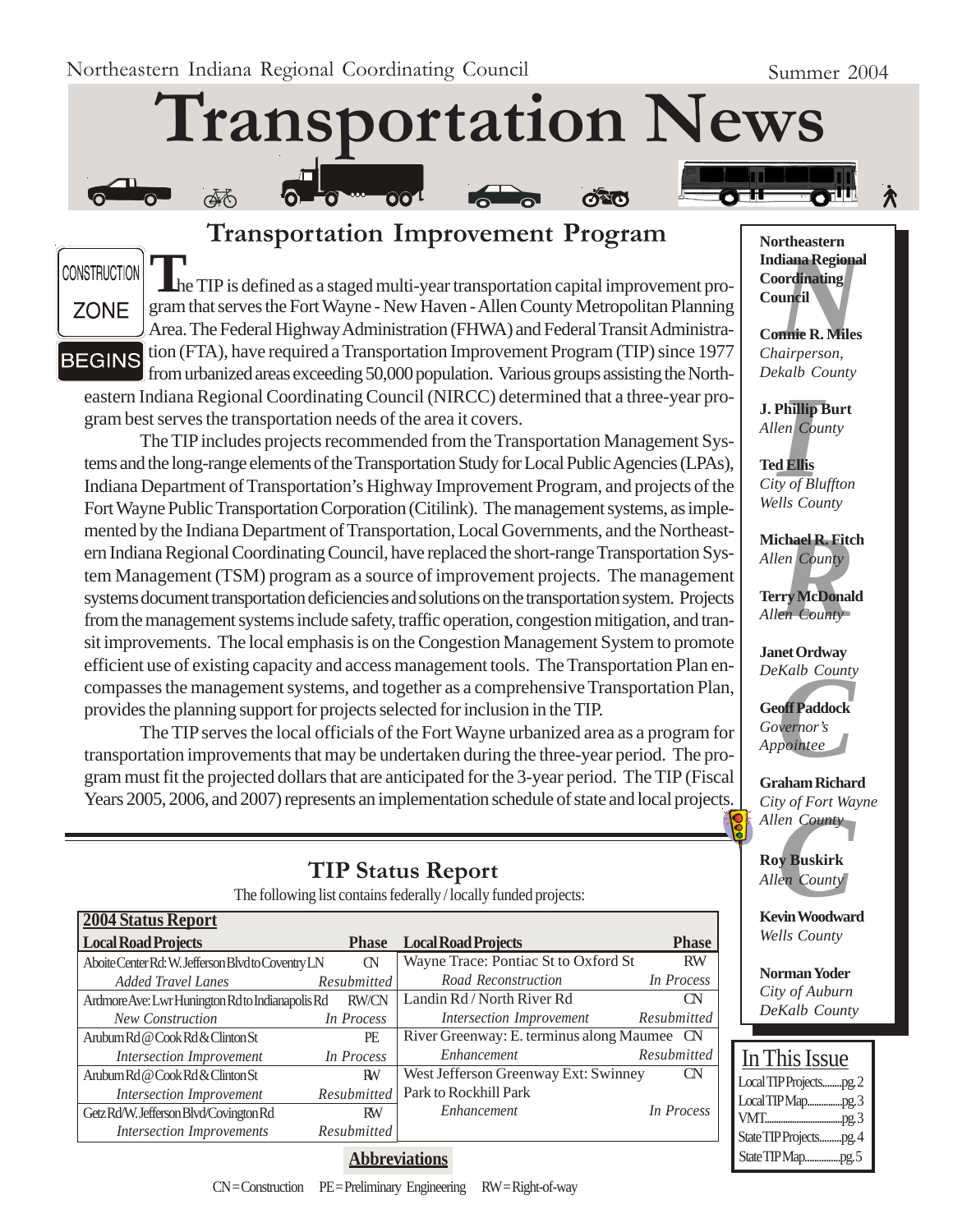## **Transportation News Summer 2004**

## **Dave Ross** *Chairman*

**Urban Transportation Advisory Board**

*FW City Engineer*

**Michael R. Fitch** *Vice Chairman Allen County Highway Director*

#### **Mark Becker** *Fort Wayne Representative*

**Linda Bloom** *Allen County Commissioner*

#### **Dave Gionet**

*Fort Wayne Public Transportation Corp. (Citilink)*

#### **Susan Hoot**

**EXECT:**<br>
For Wayne<br>
For Wayne<br>
For Wayne<br>
For Sentative<br>
India Bloom<br>
Jen County<br>
Dominissioner<br>
An Moot<br>
University<br>
University<br>
University<br>
University<br>
University<br>
Presentative<br>
University<br>
Presentative<br>
UNIX<br>
Developer *Allen County Planning Commision Representative*

**Paula Hughes** *Allen County Council*

#### **Mayor Terry McDonald** *New Haven Representative*

**Rick McElroy** *Fort Wayne/Allen County Airport Authority*

**Greg Meszaros** *Board of Public Works*

#### **Tom Smith** *Fort Wayne Planning Commission*



**David Franklin Val Strummins** *Federal Highway Administration (Non-voitng members)*

**Dave Holtz Jerry Halperin** *INDOT (Non-voting member)*



## **Transportation Improvement Program**

The following list contains federally / locally funded projects:





## **Flip back to the front page!**

| <b>2005 Projects</b>                               |           |                                                |              |
|----------------------------------------------------|-----------|------------------------------------------------|--------------|
| <b>Local Road Projects</b>                         |           | <b>Phase Local Road Projects</b>               | <b>Phase</b> |
| Aboite Center Rd: W. Jefferson Blvd to Coventry Ln | CN        | River Greenway: E. terminus along Maumee River | <b>CN</b>    |
| Added Travel Lanes                                 |           | Enhancement                                    |              |
| Aruburn Rd @ Cook Rd & Clinton St                  | <b>RW</b> | St Joe Center Rd: St Joe Rd to Reed Rd         | CΝ           |
| Intersection Improvement                           |           | Added Travel Lanes                             |              |
| Bass Rd: Hillegas Rd to Scott Rd                   | <b>PE</b> | Spring St Bridge over NS Railroad              | PE           |
| Road Reconstruction                                |           | <b>Bridge Reconstruction</b>                   |              |
| Dupont Rd: Pine Mills Rd to Auburn Rd              | <b>CN</b> | <b>Citilink</b>                                |              |
| Road Reconstruction/Realignment                    |           | Capitalization of Maintenance Costs            |              |
| Getz Rd/W. Jefferson Blvd/Covington Rd             | <b>RW</b> | Complementary Paratransit Costs                |              |
| Intersection Improvements                          |           | Two Buses (low Floor) 35'                      |              |
| Landin Rd/North River Rd                           | <b>CN</b> | Two Paratransit Vans (medium duty)             |              |
| Intersection Improvement                           |           | Leesburg Road Facility Improvements            |              |
| Moeller Rd: Green St to Hartzell Rd                | PE        |                                                |              |
| <b>RoadReconstruction</b>                          |           |                                                |              |

| <b>2006 Projects</b>                               |           |                                            |              |
|----------------------------------------------------|-----------|--------------------------------------------|--------------|
| <b>Local Road Projects</b>                         |           | <b>Phase Local Road Projects</b>           | <b>Phase</b> |
| Aruburn Rd @ Cook Rd & Clinton St                  | CN        | St Joe Center Rd: Reed Rd to Maplecrest Rd | <b>PE</b>    |
| Intersection Improvement                           |           | Road Reconstruction                        |              |
| Bass Rd: Hillegas Rd to Scott Rd                   | <b>RW</b> | State Blvd: Spy Run Ave to Clinton St      | <b>PE</b>    |
| Road Reconstruction                                |           | Added Travel Lanes                         |              |
| Getz Rd/W. Jefferson Blvd/Covington Rd             | CN        | Citilink                                   |              |
| Intersection Improvements                          |           | Capitalization of Maintenance Costs        |              |
| Gump Rd: SR 3 to Coldwater Rd                      | PE        | Complementary Paratransit Costs            |              |
| Road Reconstruction                                |           | Two Paratransit Vans (medium duty)         |              |
| Maysville Rd/Stellhorn Rd: Maplecrest Rd to bridge | PE        | Northside Satellite Terminal               |              |
| structure on Maysville Rd<br>Added Travel Lanes    |           | <b>AVL/Communication Subscription Cost</b> |              |
| Moeller Rd: Green St to Hartzell Rd                | CΝ        |                                            |              |
| Road Reconstruction                                |           |                                            |              |

| <b>2007 Projects</b>                               |           |                                             |              |
|----------------------------------------------------|-----------|---------------------------------------------|--------------|
| <b>Local Road Projects</b>                         |           | <b>Phase Local Road Projects</b>            | <b>Phase</b> |
| Bass Rd: Hillegas Rd to Scott Rd                   | CN        | Wayne Trace: Pontiac St to Oxford St        | CN           |
| Road Reconstruction                                |           | Road Reconstruction/Realignment             |              |
| Flutter Rd: Schwartz Rd to Maplecrest Rd           | PE        | <b>Citilink</b>                             |              |
| Road Reconstruction                                |           | Capitalization of Maintenance Costs         |              |
| Maysville Rd/Stellhorn Rd: Maplecrest Rd to bridge | <b>RW</b> | Complementary Paratransit Costs             |              |
| structure on Maysville Rd Road Reconstruction      |           | Two Minibuses (body on chassis)             |              |
| St Joe Center Rd: Reed Rd to Maplecrest Rd         | <b>RW</b> | Six Buses (low floor) 30'                   |              |
| Road Reconstruction                                |           | Four Buses (low floor) 35'                  |              |
| State Blvd: Spy Run Ave to Clinton St              | <b>RW</b> | AVL/Communication Subscription Cost         |              |
| <b>Added Travel Lanes</b>                          |           | Bus Shelters, Street Furniture, and Signage |              |
| Spring St Bridge over NS Railroad                  | CN.       |                                             |              |
| <b>Bridge Reconstruction</b>                       |           |                                             |              |



**Abbreviations**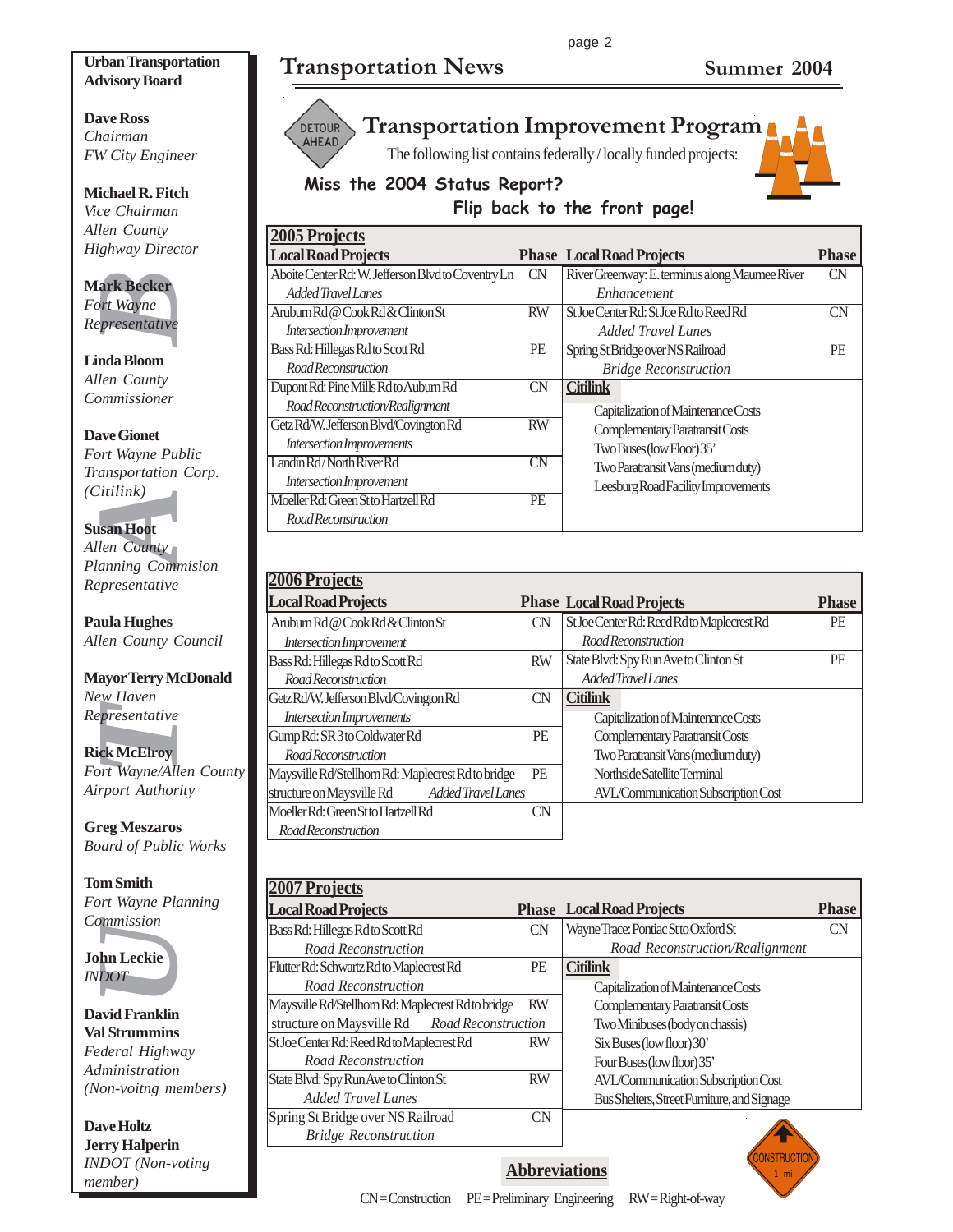

**Federally / Locally Funded Projects**

**\* Projects located outside the metropolitan planning area are not displayed on this map.**

## **Vehicle Miles of Travel - VMT**

The purpose of the vehicle miles of travel (VMT) estimate is to provide a measurement of regional traffic growth. The VMT estimate incorporates several factors that influence quality of travel within a region including traffic volume, length and type of roadway facility, seasonal traffic variations, and vehicle types. The VMT estimate has been published annually for the region beginning in Fiscal Year 1986. With each annual estimate, the transportation planning staff has attempted to improve its sampling and analytical skills to produce the most reliable estimate possible.

Region-wide, vehicle miles of travel decreased from 7,140,708 million in 2002 to 7,032,114 million in 2003. This represents a decrease of 1.52 percent. The VMT decreased on expressways (2.16%), arterial streets (2.17%), and collector streets (1.44%) from 2002.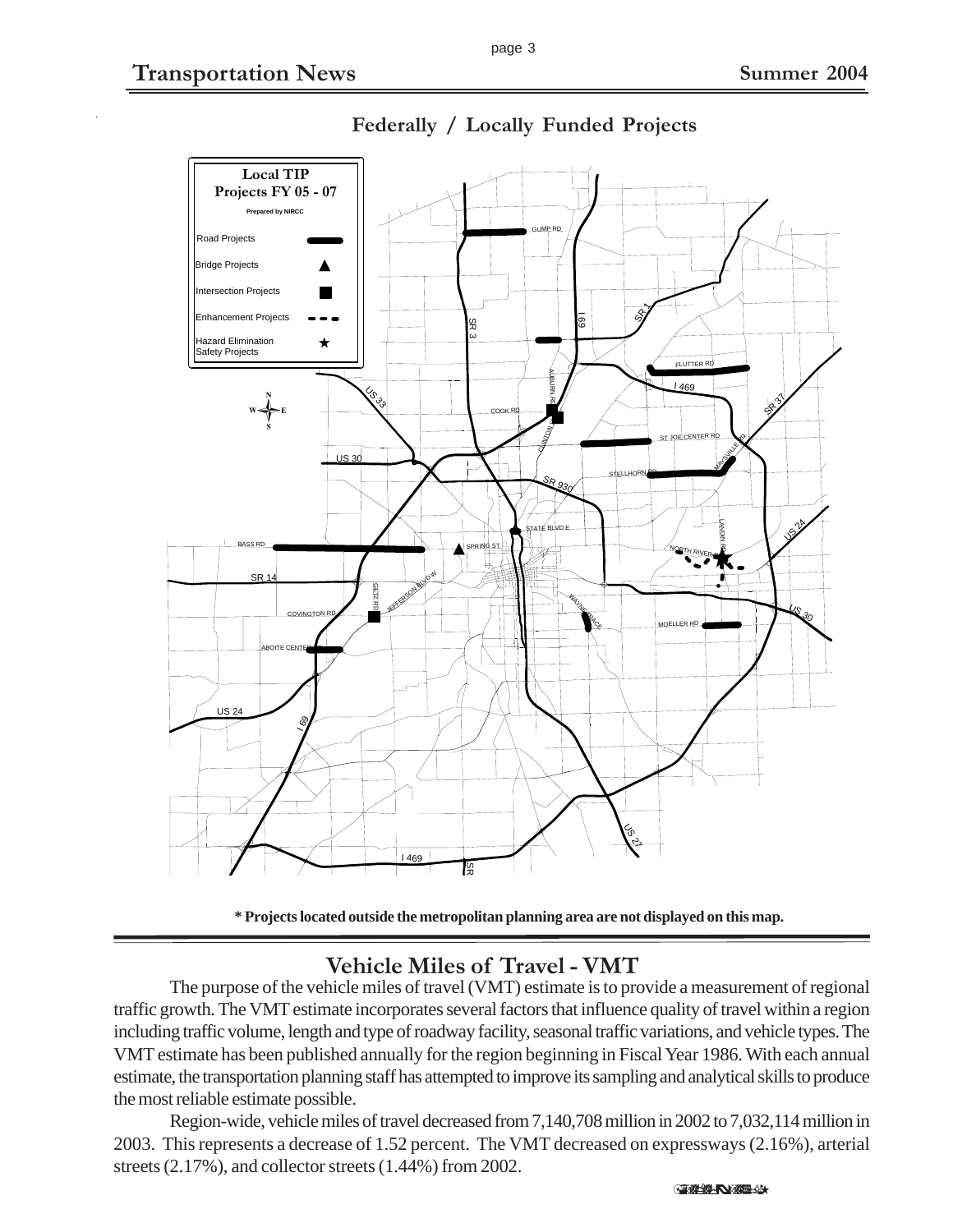# **Transportation News Summer 2004**

SLOWER<br>TRAFFIC<br>KEEP<br>RIGHT

# **Transportation Improvement Program**

The following list contains federally / state funded projects:

| <b>2005 Projects</b>                                           |              |                                                                    |              |
|----------------------------------------------------------------|--------------|--------------------------------------------------------------------|--------------|
| <b>State Projects</b>                                          | <b>Phase</b> | <b>State Projects</b>                                              | <b>Phase</b> |
| SR 1: @ Amstutz Rd                                             | CN           | US 33: @ Carroll Rd, 7.1 min/o US 30 (includes flashers)           | CN           |
| New Signal Installation                                        |              | Intersection Improvements                                          |              |
| SR1: from I-69 to 0.21 mi E/o Tonkel Rd                        | <b>RW</b>    | SR 37: over Bottern Ditch & Grice Ditch, N/o I-469                 | <b>RW</b>    |
| Added Travel Lanes (includes signals & signs)                  |              | Small Structure Replacement                                        |              |
| SR 14: @ Allen County/Whitley County Line Rd                   | PE           | Landin Rd: At-Grade Railroad Crossing (ID#478210M)                 | CN           |
| Intersection Improvements                                      |              | Railroad Protection Upgrade                                        |              |
| US24: from 5 mie/o Webster Rdto 5 mi w/o SR 101                | PE           | Noyer Rd: At-Grade Railroad Crossing (ID#478039B)                  | PE/CN        |
| New Road Construction                                          |              | Railroad Protection Upgrade                                        |              |
| US 24: @ I-469 Interchange, NE of Fort Wayne                   | PE           | Airport Exp: At-Grade Railroad Crossing (ID#478051H)               | PE/CN        |
| New Road Construction                                          |              | Railroad Protection Upgrade                                        |              |
| US24: from .5 mi e/o I-469 to .5 mi e/o Ryan/Bruick Rd         | PE           | McArthur Dr. At-Grade Railroad Crossing (ID#478052P)               | PE/CN        |
| New Road Construction (includes interchange)                   |              | Railroad Protection Upgrade                                        |              |
| US 24: from .5 mi e/o Ryan/Bruick Rdto .5 mi e/o Webster Rd    | PE           | Winters Rd: At-Grade Railroad Crossing (ID#478114K)                | PE/CN        |
| New Road Construction (includes interchange)                   |              | Railroad Protection Upgrade                                        |              |
| US 24: from .5 mi $w/0$ SR 101 to Indiana/Ohio State Line      | PE           | North River Rd: At-Grade Railroad Crossing (ID#478208L)            | <b>PE/CN</b> |
| New Road Construction (includes interchange)                   |              | Railroad Protection Upgrade                                        |              |
| US 27: on NB Spy Run Ave from St Mary's River to Riverside Ave | PE           | West County Line Rd: At-Grade Railroad Crossing (ID#478040V) PE/CN |              |
| Road Rehabilitation                                            |              | Railroad Protection Upgrade                                        |              |
| US 33: from US 30 to Cook Rd (includes signs $\&$ signals)     | CN           |                                                                    |              |
| Added Travel Lanes                                             |              |                                                                    |              |



| 2006 Projects                                          |              |                                                                   |              |
|--------------------------------------------------------|--------------|-------------------------------------------------------------------|--------------|
| <b>State Projects</b>                                  | <b>Phase</b> | <b>State Projects</b>                                             | <b>Phase</b> |
| SR 3: from Ludwig Rd to Dupont Rd (includes signals)   | <b>CN</b>    | US 24: from .5 mi e/o Ryan/Bruick Rd to .5 mi e/o Webster Rd      | <b>RW</b>    |
| Added Travel Lanes                                     |              | New Road Construction (includes interchange)                      |              |
| SR 14: @ Allen County/Whitley County Line Rd           | <b>RW</b>    | US 24: from .5 mi w/o SR 101 to Indiana/Ohio State Line           | <b>RW</b>    |
| <b>Intersection Improvements</b>                       |              | New Road Construction (includes interchange)                      |              |
| US24: from 5 mi e/o Webster Rd to 5 mi w/o SR 101      | <b>RW</b>    | US 24: bridge over Gustin Ditch, 1.01 mie/oSR 101                 | <b>CN</b>    |
| Intersection Improvement                               |              | <b>Bridge Replacement</b>                                         |              |
| US 24: @ I-469 Interchange, NE of Fort Wayne           | <b>RW</b>    | US 27: from Pettit Ave to Northrup St (Lima Rd) in Fort Wayne     | CN           |
| New Road Construction                                  |              | Resurfacing                                                       |              |
| US24: from .5 mi e/o I-469 to .5 mi e/o Ryan/Bruick Rd | <b>RW</b>    | US 27: on NB Spy Run Ave from St Mary's River to Riverside Ave RW |              |
| New Road Construction (includes interchange)           |              | Road Rehabilitation                                               |              |

| 2007 Projects                                                  |              |                                                                     |              |
|----------------------------------------------------------------|--------------|---------------------------------------------------------------------|--------------|
| <b>State Projects</b>                                          | <b>Phase</b> | <b>State Projects</b>                                               | <b>Phase</b> |
| SR 1: from I-69 to 0.21 mi e/o Tonkel Rd                       | CN           | I-69: from .83 mi N/o SR 1 to 9.51 mi N/o SR 1                      | <b>PE</b>    |
| Added Travel Lanes (includes small structure, signals & signs) |              | Road Rehabilitation (includes 7 bridges)                            |              |
| US33: over Sbranch of Benward Ditch, 2.85 min/oUS30            | CN           | I-69: from 0.48 mi. s/o Coldwater Rd to 0.86 mi. n/o SR 1/Dupont CN |              |
| Small Structure Replacement                                    |              | Rd (includes 2 bridges, signs and lights)                           |              |
| SR 37: over Bottern Ditch & Grice Ditch, n/o I-469             | CΝ           | Added Travel Lanes                                                  |              |
| Small Structure Replacement                                    |              |                                                                     |              |
| SR 37: @ Antwerp Rd/Water St                                   | CΝ           |                                                                     |              |
| Intersection Improvement                                       |              |                                                                     |              |

### **Abbreviations**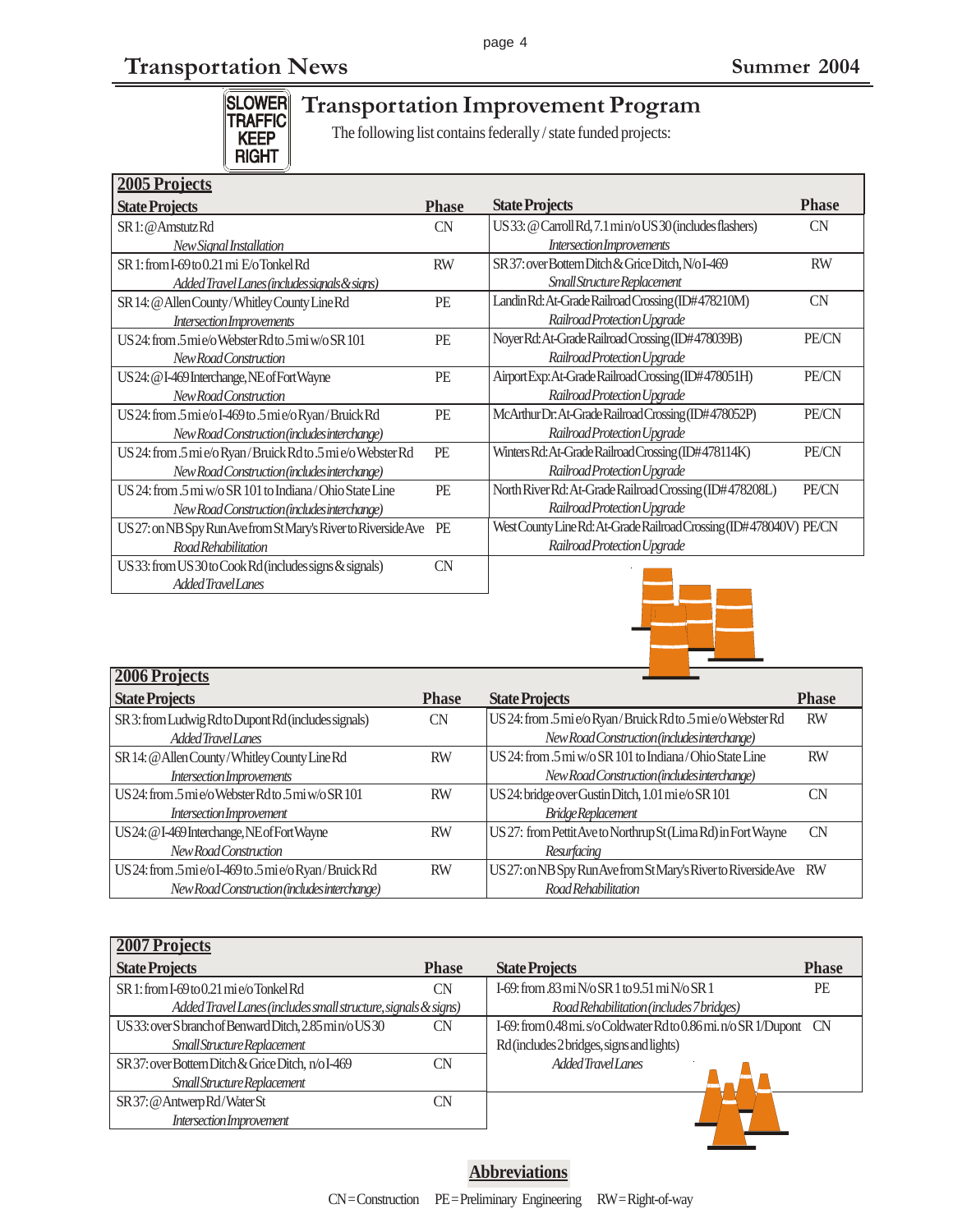

**Federally / State Funded Projects**



#### **VMT from page 3 continued...**

The changes in VMT from year to year can be attributed to a number of possibilities. The most evident reason for VMT changes can be accredited to the increase or decrease in the amount of travel. Economic factors also increase/decrease VMT. The price of gasoline, unemployment rates, and automobile operating costs are a few examples of economic effects. Weather conditions also increase/decrease VMT, for example, if there is a winter with significant snowfall, there will be less travel.

The graph on page 6 displays the annual VMT estimates from 1989 to 2003 in the Fort Wayne-New Haven-Allen County Metropolitan Planning Area. The VMT is anticipated to continue to grow, in part by an

(Continued on Pg. 6)